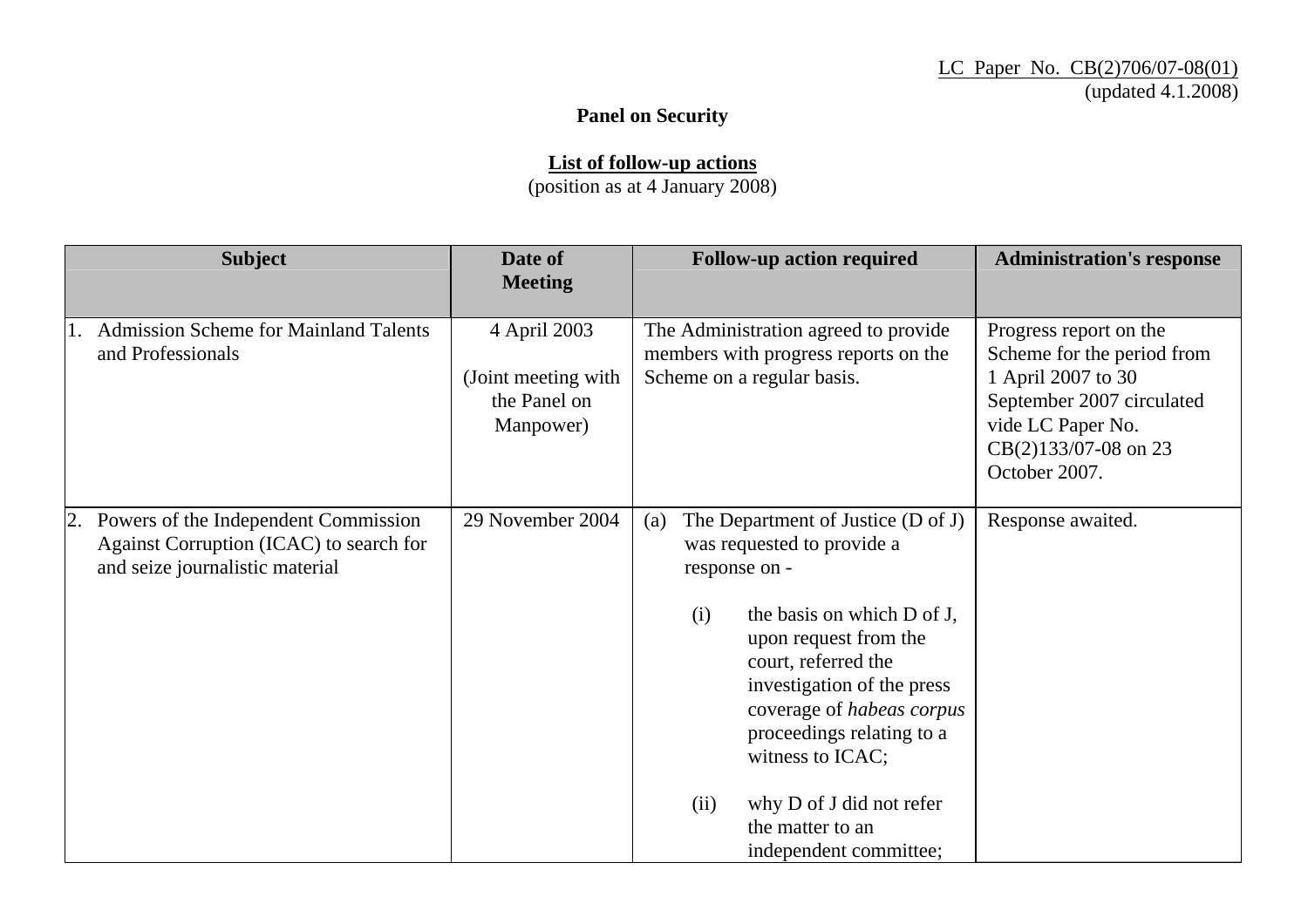| <b>Subject</b> | Date of<br><b>Meeting</b> | <b>Follow-up action required</b>                                                                                                                                                                                                                                                                                                                | <b>Administration's response</b>                                                                                                                                             |
|----------------|---------------------------|-------------------------------------------------------------------------------------------------------------------------------------------------------------------------------------------------------------------------------------------------------------------------------------------------------------------------------------------------|------------------------------------------------------------------------------------------------------------------------------------------------------------------------------|
|                |                           | and                                                                                                                                                                                                                                                                                                                                             |                                                                                                                                                                              |
|                |                           | (iii)<br>whether there was any<br>conflict of interest with<br>ICAC carrying out the<br>investigation work.<br>ICAC was requested to consider<br>(b)<br>providing the following after all<br>legal proceedings in respect of a<br>case involving the press coverage<br>of habeas corpus proceedings<br>relating to a witness was<br>completed - | Response awaited.<br>Interim responses circulated<br>vide LC Paper Nos.<br>CB(2)1159/05-06 and<br>CB(2)917/06-07 on 16<br>February 2006 and 19<br>January 2007 respectively. |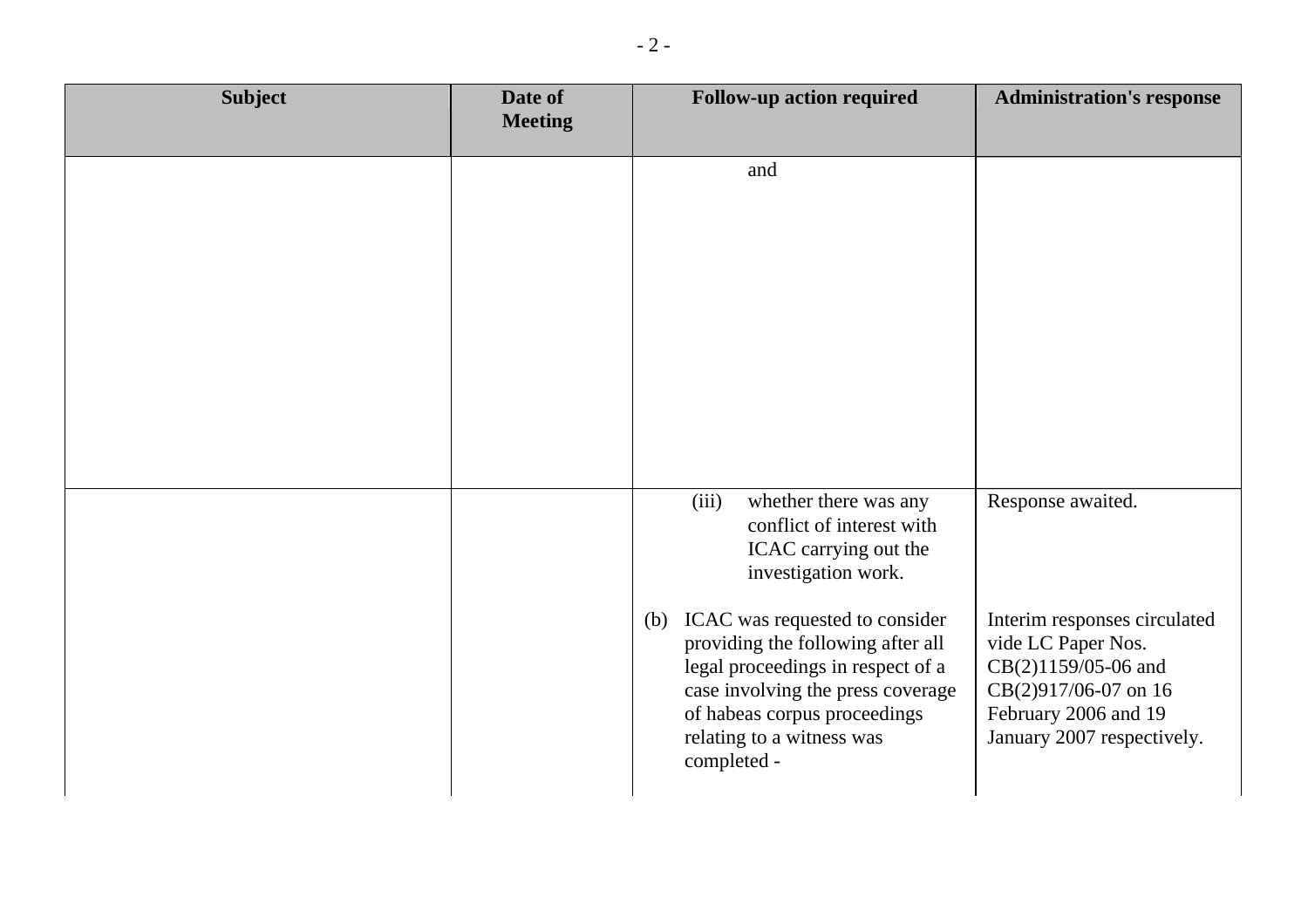| <b>Subject</b>                                                                                                        | Date of<br><b>Meeting</b> | <b>Follow-up action required</b>                                                                                                                                                                                                                                                  | <b>Administration's response</b> |
|-----------------------------------------------------------------------------------------------------------------------|---------------------------|-----------------------------------------------------------------------------------------------------------------------------------------------------------------------------------------------------------------------------------------------------------------------------------|----------------------------------|
|                                                                                                                       |                           | information which were<br>(i)<br>relevant to the case but not<br>provided to the court, if<br>prosecution was instituted in<br>respect of the case; and<br>all information relevant to the<br>(ii)<br>case, if prosecution was not<br>to be instituted in respect of<br>the case. |                                  |
| 3. Provision of emergency ambulance<br>service                                                                        | 7 June 2005               | The Administration was requested to<br>provide information on the<br>implementation of a priority despatch<br>system in overseas countries.                                                                                                                                       | Response awaited.                |
| 4. Rules and directions for the questioning<br>of suspects and the taking of statements :<br><b>Caution Statement</b> | 3 January 2006            | The Administration was requested to<br>consider adding the sentence "You<br>have the right to remain silent" to the<br>beginning of the caution administered<br>by law enforcement agencies when<br>interviewing a suspect.                                                       | Response awaited.                |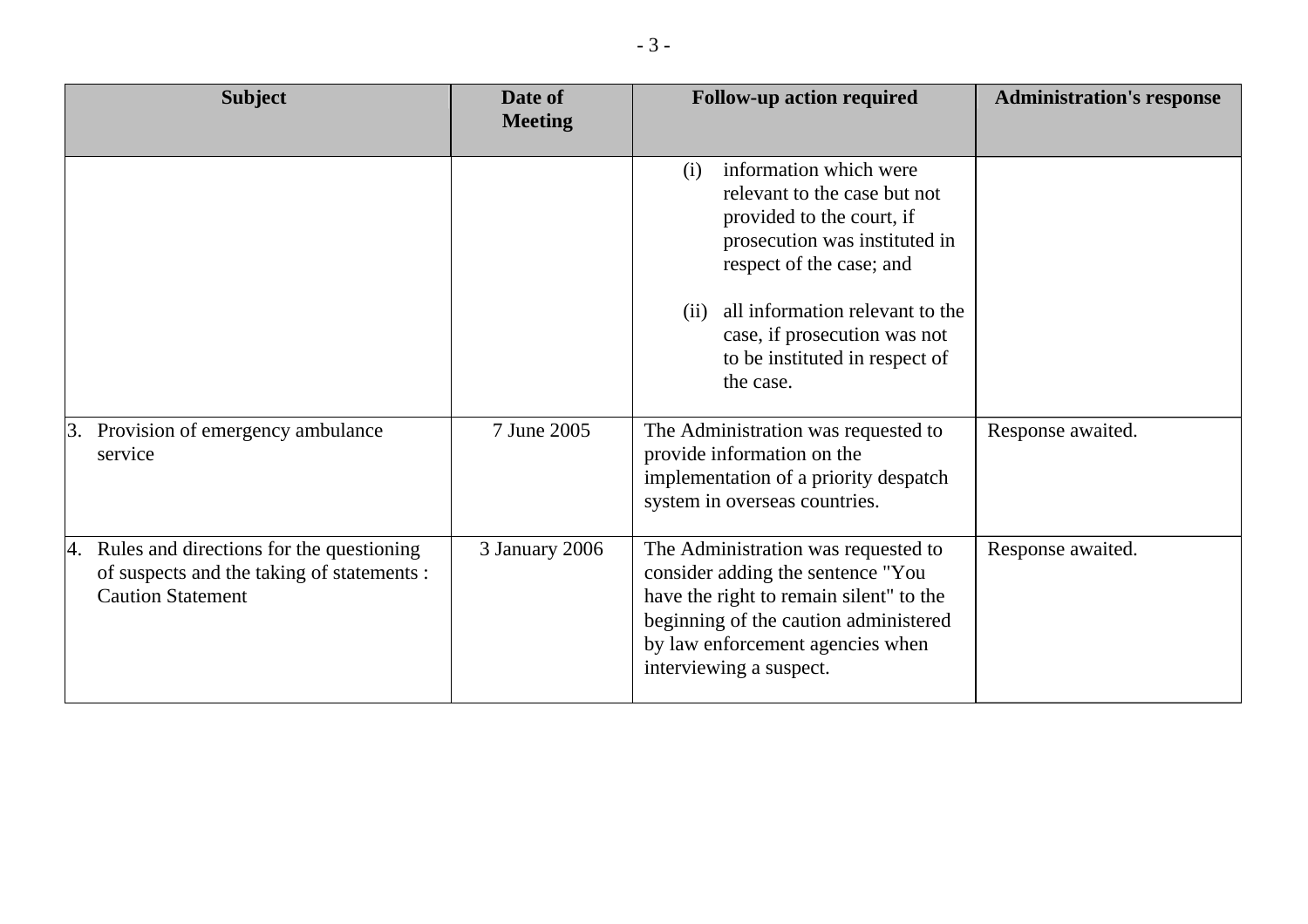| <b>Subject</b>                                   | Date of<br><b>Meeting</b> | <b>Follow-up action required</b>                                                                                                                                                                                       | <b>Administration's response</b>                                                                                                        |
|--------------------------------------------------|---------------------------|------------------------------------------------------------------------------------------------------------------------------------------------------------------------------------------------------------------------|-----------------------------------------------------------------------------------------------------------------------------------------|
|                                                  |                           |                                                                                                                                                                                                                        |                                                                                                                                         |
| 5. Problem of indebtedness of Police<br>officers |                           | The Administration was requested to<br>provide the following information on a<br>half-yearly basis -                                                                                                                   |                                                                                                                                         |
|                                                  |                           | the number of Police officers with<br>(a)<br>unmanageable debts together with<br>a breakdown of reasons for<br>incurring debts;                                                                                        | Statistics for the period up to<br>the first half of 2007<br>circulated vide LC Paper No.<br>$CB(2)2610/06-07(01)$ on<br>8 August 2007. |
|                                                  |                           | (b) a breakdown of the number of<br>incoming and outgoing Police<br>officers with unmanageable debts;                                                                                                                  | - Ditto -                                                                                                                               |
|                                                  |                           | (c) a breakdown of the periods for<br>which these officers had had<br>unmanageable debts;                                                                                                                              | - Ditto -                                                                                                                               |
|                                                  |                           | (d) the number of garnishee orders<br>(i.e. notice of tax recovery) issued<br>to Police officers and a<br>breakdown of the amount of<br>garnishee orders issued; and                                                   | - Ditto -                                                                                                                               |
|                                                  |                           | (e) the number of Police officers who<br>were at the same time receiving<br>notice of tax recovery and<br>repaying salary advances under<br>Civil Service Regulation 618 and<br>loans from the Police Welfare<br>Fund. | Statistics for the period up to<br>the first half of 2007<br>circulated vide LC Paper No.<br>$CB(2)2610/06-07(01)$ on<br>8 August 2007. |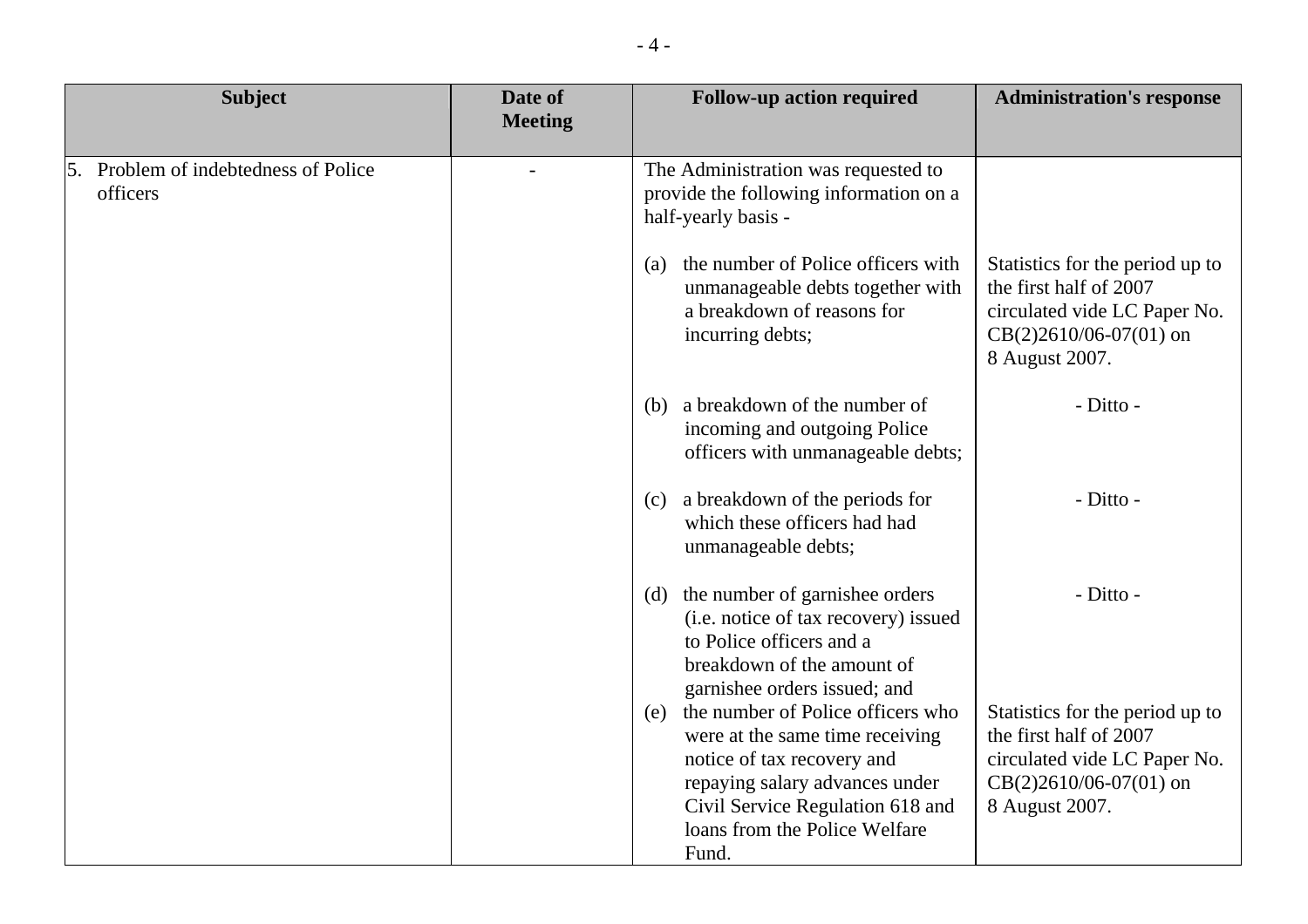|    | <b>Subject</b>                                                                                                                                                                                                                   | Date of<br><b>Meeting</b> | <b>Follow-up action required</b>                                                                                                                                                                                                                          | <b>Administration's response</b> |
|----|----------------------------------------------------------------------------------------------------------------------------------------------------------------------------------------------------------------------------------|---------------------------|-----------------------------------------------------------------------------------------------------------------------------------------------------------------------------------------------------------------------------------------------------------|----------------------------------|
|    |                                                                                                                                                                                                                                  |                           |                                                                                                                                                                                                                                                           |                                  |
| 6. | Fourth and Fifth Reports of the People's<br>Republic of China under the Convention<br>Against Torture and Other Cruel,<br>Inhuman or Degrading Treatment or<br>Punishment - Part Two: Hong Kong<br>Special Administrative Region | 5 December 2006           | The Administration was requested to<br>provide -<br>Response awaited.<br>a written response to the issues<br>(a)<br>raised in the submissions from the<br>Society for Community<br>Organization and the Hong Kong<br>Human Rights Monitor;                |                                  |
|    |                                                                                                                                                                                                                                  |                           | information on the offences<br>(b)<br>committed by detained asylum<br>seekers and torture claimants and<br>the length of period, especially the<br>longest period, for which such<br>persons had been detained;                                           | - Ditto -                        |
|    |                                                                                                                                                                                                                                  |                           | information on the number of<br>(c)<br>persons granted refugee status and<br>the number of such persons who<br>had settled overseas among the<br>cases referred to in paragraph 13<br>of the Administration's paper (LC<br>Paper No. CB(2)496/06-07(01)); | - Ditto -                        |
|    |                                                                                                                                                                                                                                  |                           | Response awaited.<br>information about the situation of<br>(d)<br>abuse of the existing mechanism<br>by torture claimants;                                                                                                                                |                                  |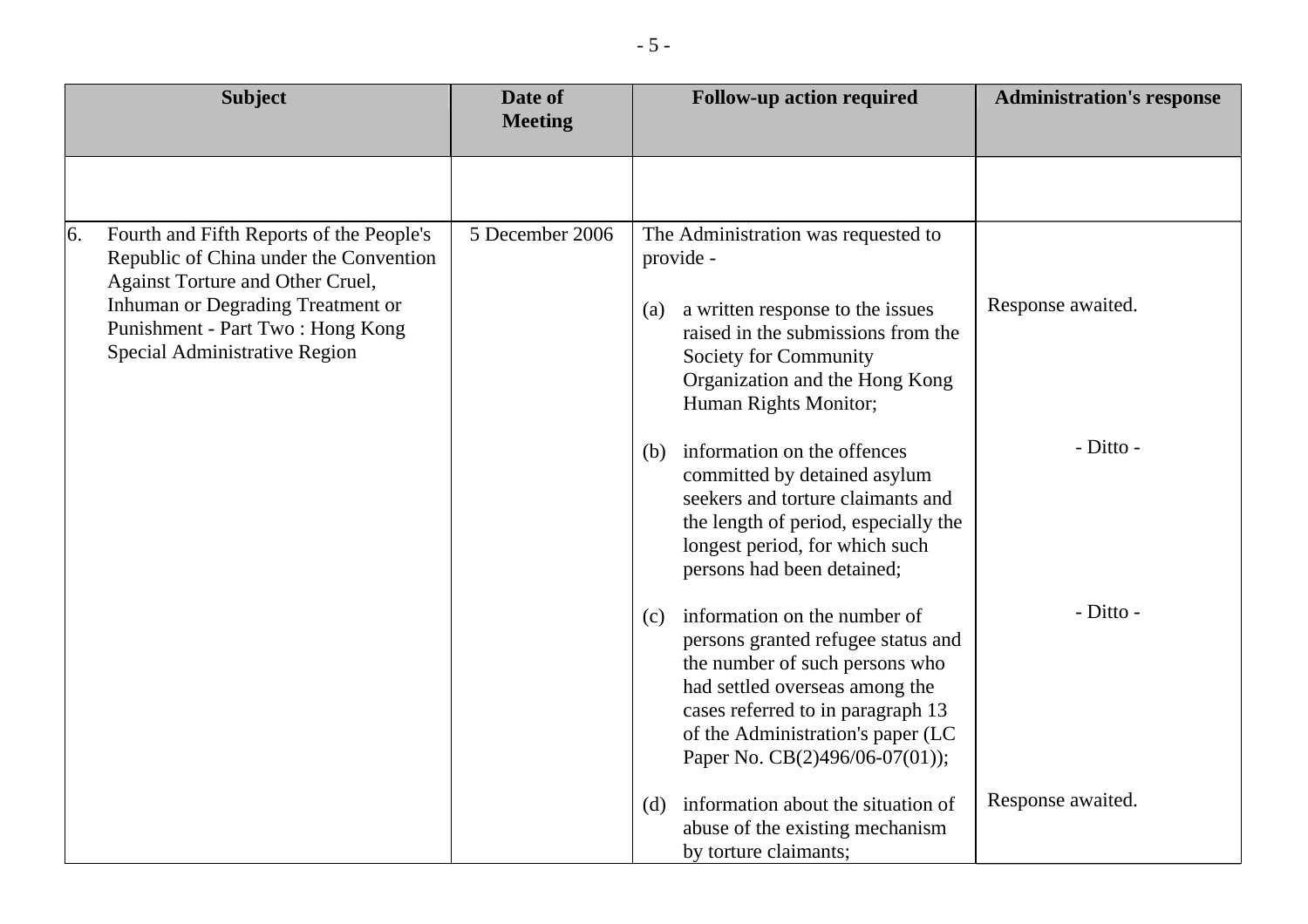| <b>Subject</b> | Date of<br><b>Meeting</b> | <b>Follow-up action required</b>                                                                                                                                                                                                                                                                                                     | <b>Administration's response</b> |
|----------------|---------------------------|--------------------------------------------------------------------------------------------------------------------------------------------------------------------------------------------------------------------------------------------------------------------------------------------------------------------------------------|----------------------------------|
|                |                           | a response on whether the Police<br>(e)<br>officers concerned in the case of<br>The Hong Kong Special<br>Administrative Region v Chuen<br>Lai-sze and others should have<br>been prosecuted under the Crimes<br>(Torture) Ordinance, and advise<br>the Panel of any follow-up actions<br>taken by the Police in view of the<br>case; | - Ditto -                        |
|                |                           | a response from a legal point of<br>(f)<br>view on the statement that lawful<br>sanctions should be subject to the<br><b>Convention Against Torture and</b><br>Other Cruel, Inhuman or<br>Degrading Treatment or<br>Punishment;                                                                                                      | - Ditto -                        |
|                |                           | statistics on deaths in official<br>(g)<br>custody; and                                                                                                                                                                                                                                                                              | - Ditto -                        |
|                |                           | (h) information about the percentage<br>of staff of the Immigration<br>Department who had undergone<br>training in handling torture claims.                                                                                                                                                                                          | - Ditto -                        |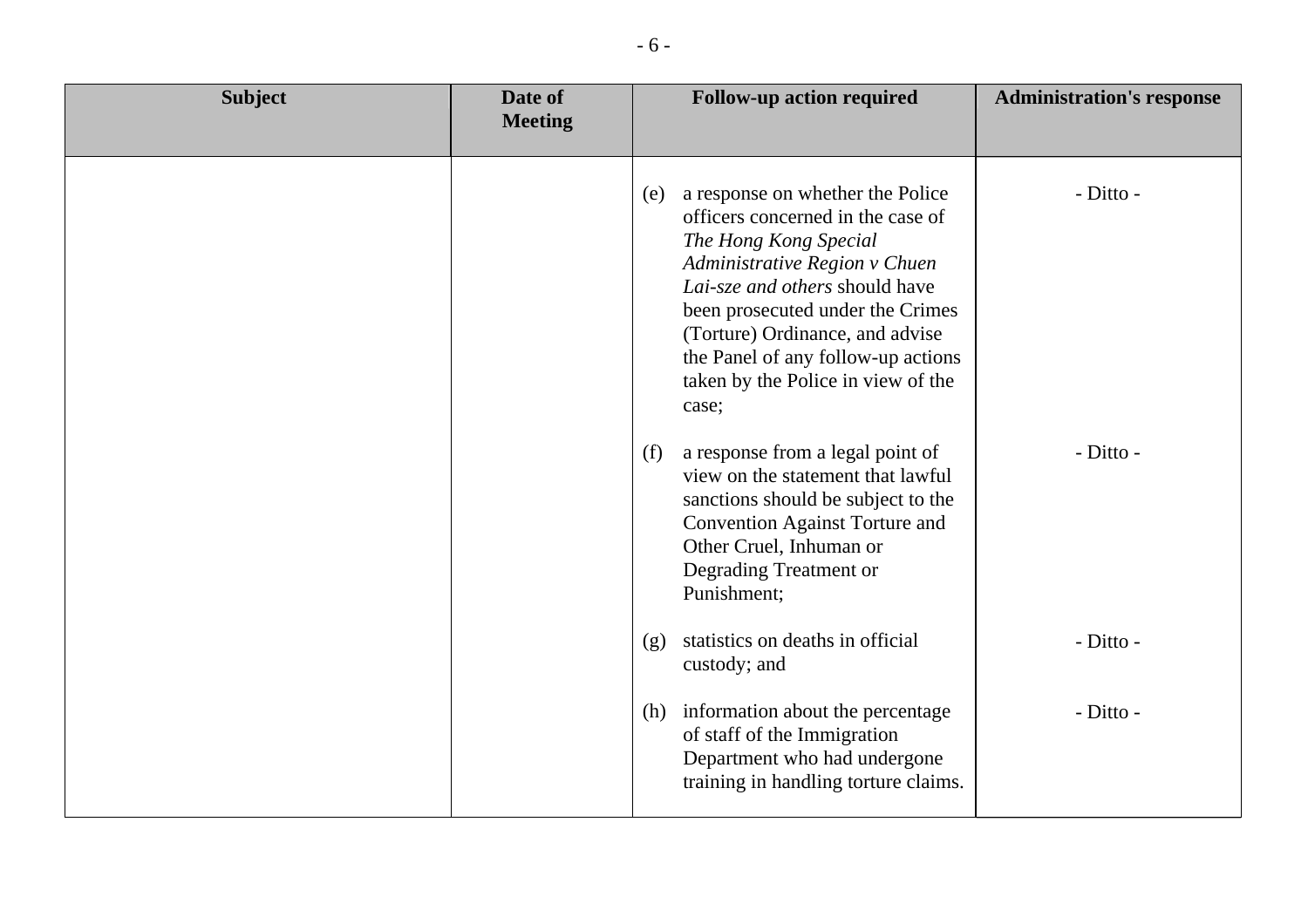| <b>Subject</b>                                                                                                          | Date of<br><b>Meeting</b> |     | <b>Follow-up action required</b>                                                                                                                                                                                                                                                                                                                                                   | <b>Administration's response</b> |
|-------------------------------------------------------------------------------------------------------------------------|---------------------------|-----|------------------------------------------------------------------------------------------------------------------------------------------------------------------------------------------------------------------------------------------------------------------------------------------------------------------------------------------------------------------------------------|----------------------------------|
| 7. Latest developments in the provision of<br>rehabilitative services by the Correctional<br><b>Services Department</b> | 3 July 2007               | (a) | The Administration was requested to<br>provide -<br>the report of the consultancy study<br>which formed the basis for the<br>development of the Risks and<br><b>Needs Assessment and</b><br>Management Protocol for<br>Offenders;                                                                                                                                                  | Response awaited.                |
|                                                                                                                         |                           |     | (b) the percentage of local inmates<br>and local prisoners with sentences<br>of two years or above who had<br>undergone assessment of<br>re-offending risks and<br>rehabilitative needs, advise<br>whether there were case managers<br>to follow up the cases, the average<br>caseload of a case manager and<br>provide a copy of the<br>questionnaire used in such<br>assessment; | - Ditto -                        |
|                                                                                                                         |                           | (c) | information, in terms of<br>person-hours, on inmates and<br>prisoners who had used computers<br>and those who had received<br>computer training in penal<br>institutions;                                                                                                                                                                                                          | - Ditto -                        |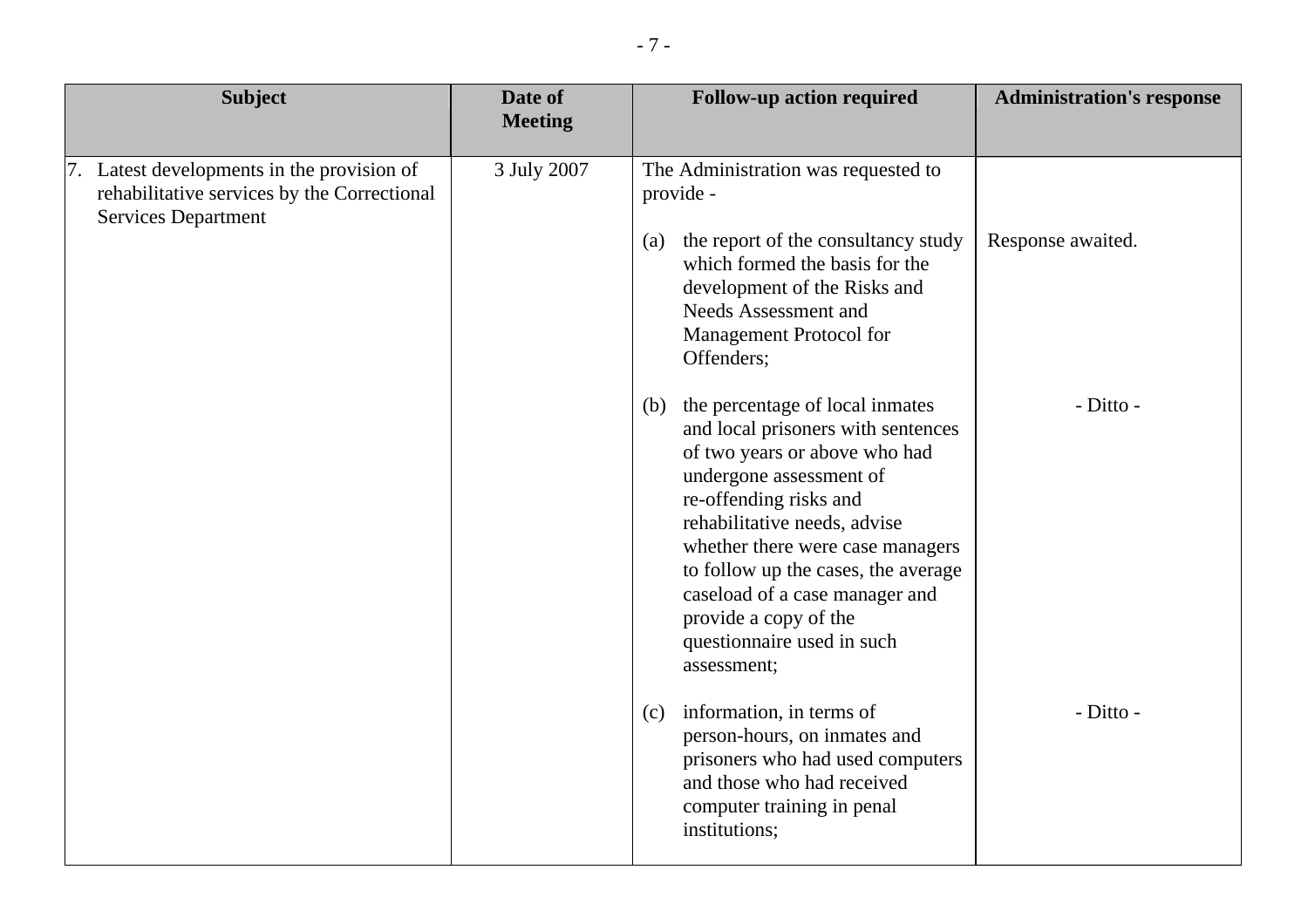| <b>Subject</b>                          | Date of<br><b>Meeting</b> | <b>Follow-up action required</b>                                                                                                                                                                                                                                                                                                                                               | <b>Administration's response</b> |
|-----------------------------------------|---------------------------|--------------------------------------------------------------------------------------------------------------------------------------------------------------------------------------------------------------------------------------------------------------------------------------------------------------------------------------------------------------------------------|----------------------------------|
|                                         |                           | information on the number of<br>(d)<br>volunteers who had served as<br>instructors of computer courses in<br>penal institutions and the number<br>of offenders who had applied for<br>computer courses but were not<br>offered a place, and information<br>on its plans to update the facilities<br>for providing rehabilitative<br>services in old penal institutions;<br>and | Response awaited.                |
|                                         |                           | a comparison of the percentage of<br>(e)<br>inmates and prisoners who had<br>been provided vocational training<br>between Hong Kong and other<br>places.                                                                                                                                                                                                                       | - Ditto -                        |
| Corruption in building management<br>8. | 17 October 2007           | The Independent Commission Against<br>Corruption undertook to provide a<br>paper on corruption in building<br>management in six months' time.                                                                                                                                                                                                                                  | Response awaited.                |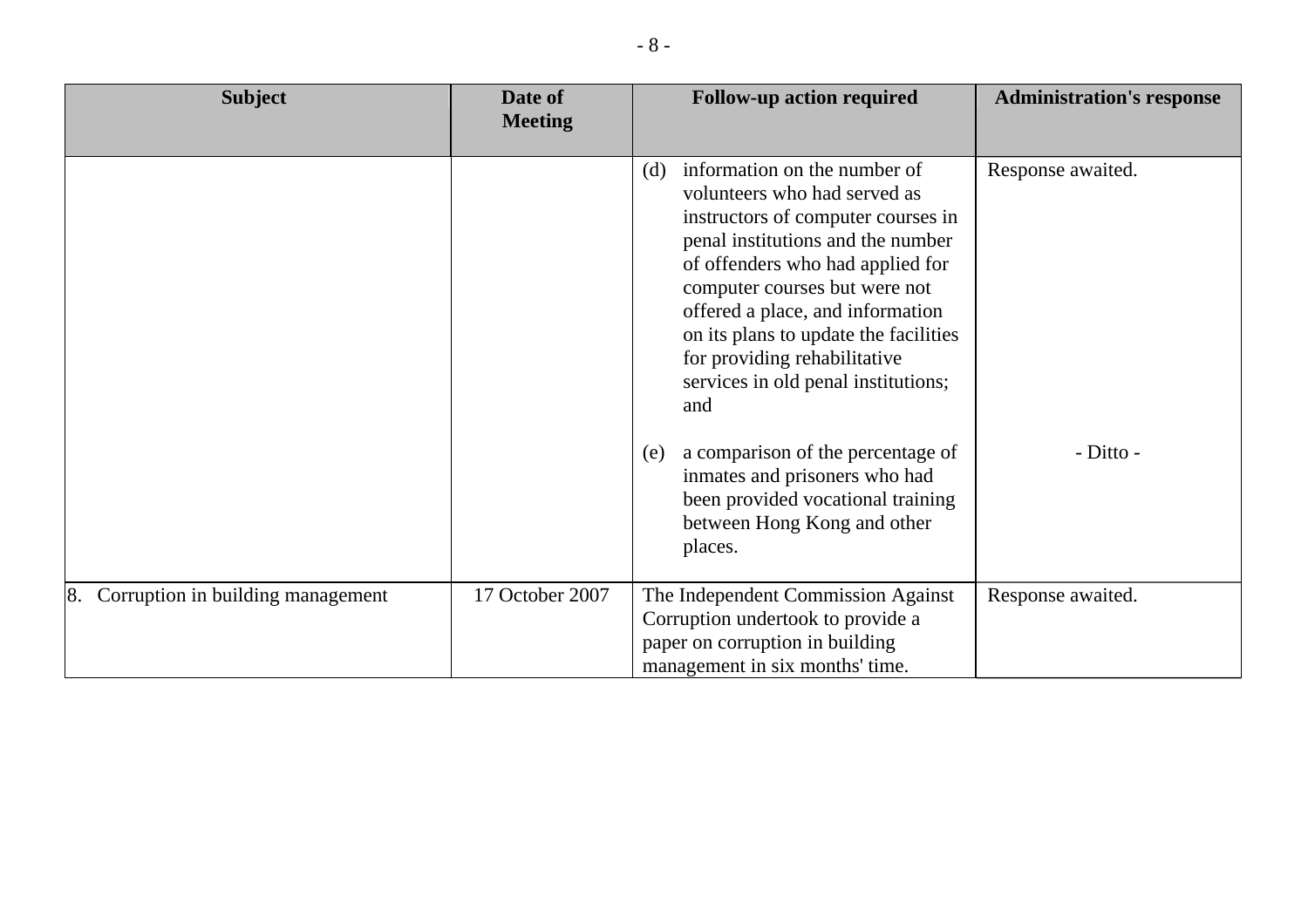| <b>Subject</b>                            | Date of<br><b>Meeting</b> | <b>Follow-up action required</b>                                                                                                                   | <b>Administration's response</b>                                                |
|-------------------------------------------|---------------------------|----------------------------------------------------------------------------------------------------------------------------------------------------|---------------------------------------------------------------------------------|
|                                           |                           |                                                                                                                                                    |                                                                                 |
| Corruption in the government sector<br>9. | 17 October 2007           | The Independent Commission Against<br>Corruption was requested to provide -                                                                        |                                                                                 |
|                                           |                           | statistics on successful<br>(a)<br>prosecutions against corruption<br>relating to association with<br>undesirable characters; and                  | Response circulated vide LC<br>Paper No. CB(2)609/07-08<br>on 13 December 2007. |
|                                           |                           | (b) statistics on corruption reports<br>relating to the Food and<br><b>Environmental Hygiene</b><br>Department.                                    | - Ditto -                                                                       |
| 10. Problem of juvenile drug abuse        | 30 October 2007           | The Administration was requested to<br>provide -                                                                                                   |                                                                                 |
|                                           |                           | a projection of the number of<br>(a)<br>young drug abusers from the<br>Central Registry of Drug Abuse;                                             | Response awaited.                                                               |
|                                           |                           | (b) information on the number of<br>outreaching social workers<br>deployed in Sha Tin, Yuen Long,<br>Tsuen Wan/Kwai Ching and Tai<br>Po/North; and | - Ditto -                                                                       |
|                                           |                           | information on the targeted and<br>(c)<br>actual number of young drug<br>abusers served by the five<br>substance abuse clinics of the              | - Ditto -                                                                       |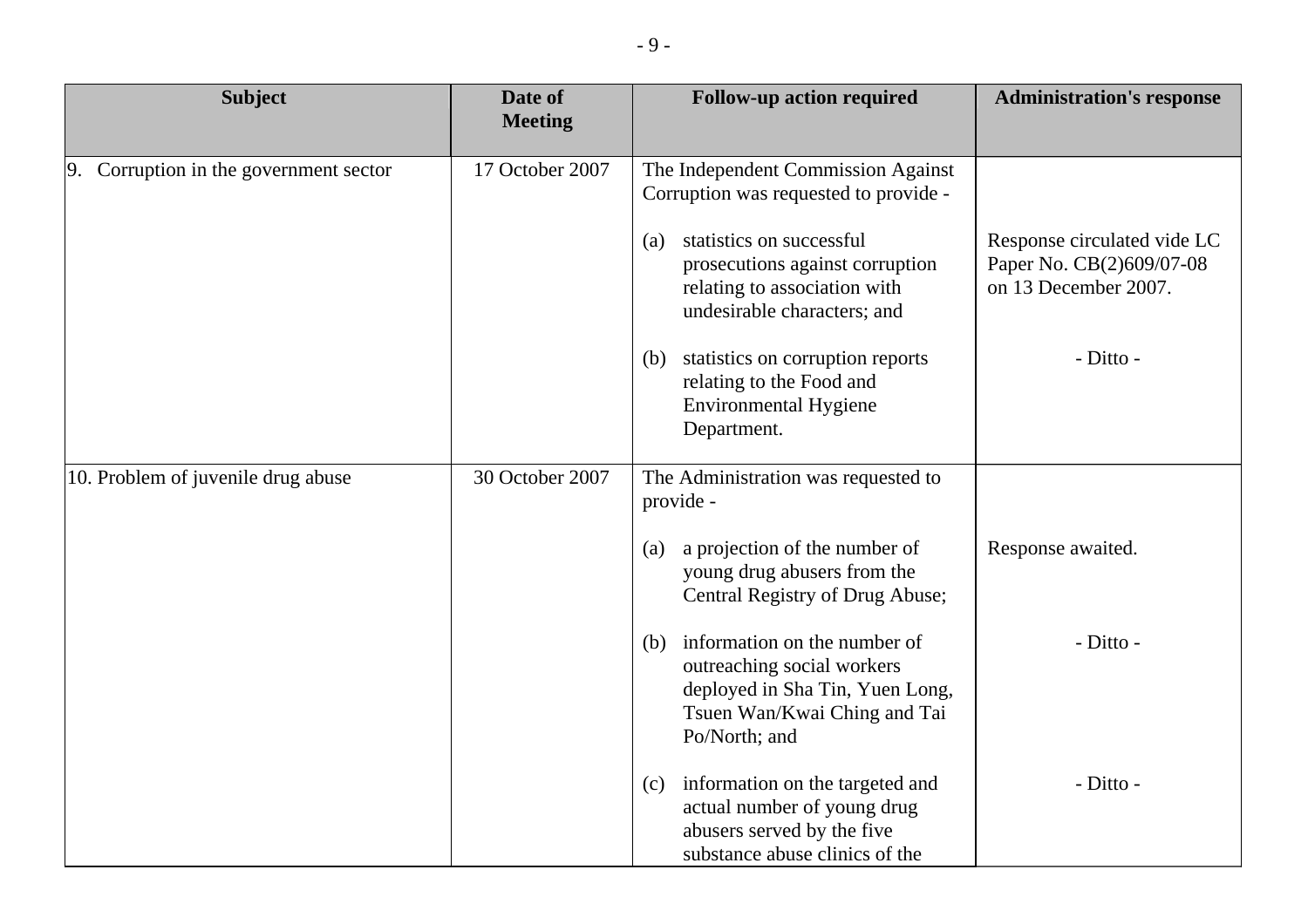| <b>Subject</b>                                                                                        | Date of<br><b>Meeting</b> | <b>Follow-up action required</b>                                                                                                                                                                                                                                                                                                                          | <b>Administration's response</b>                                                |
|-------------------------------------------------------------------------------------------------------|---------------------------|-----------------------------------------------------------------------------------------------------------------------------------------------------------------------------------------------------------------------------------------------------------------------------------------------------------------------------------------------------------|---------------------------------------------------------------------------------|
|                                                                                                       |                           | Hospital Authority.                                                                                                                                                                                                                                                                                                                                       |                                                                                 |
| 11. Updates on Shenzhen Bay Port Control<br>Point and Land Development Cost of<br>Hong Kong Port Area | 6 November 2007           | The Administration was requested to<br>provide the following when submitting<br>the funding request to the Public Works<br>Subcommittee -                                                                                                                                                                                                                 |                                                                                 |
|                                                                                                       |                           | information on whether there were<br>(a)<br>plans for development of the<br>waters outside Lau Fau Shan;                                                                                                                                                                                                                                                  | Response circulated vide LC<br>Paper No. CB(2)597/07-08<br>on 13 December 2007. |
|                                                                                                       |                           | detailed information on the<br>(b)<br>computation of costs for items<br>referred to in paragraphs 14 and<br>$16(a)$ to (g) of the Administration's<br>paper entitled "Updates on the<br>Shenzhen Bay Port Control Point<br>and Land Development Cost of<br>Hong Kong Port Area" as well as<br>the Mainland regulations on which<br>such costs were based; | - Ditto -                                                                       |
|                                                                                                       |                           | information on the sizes of land<br>(c)<br>referred to in paragraph 16 of the<br>Administration's paper;                                                                                                                                                                                                                                                  | - Ditto -                                                                       |
|                                                                                                       |                           | explain in detail the costs related to<br>(d)<br>the items referred to in paragraph<br>$16(c)$ and (g) of the                                                                                                                                                                                                                                             | - Ditto -                                                                       |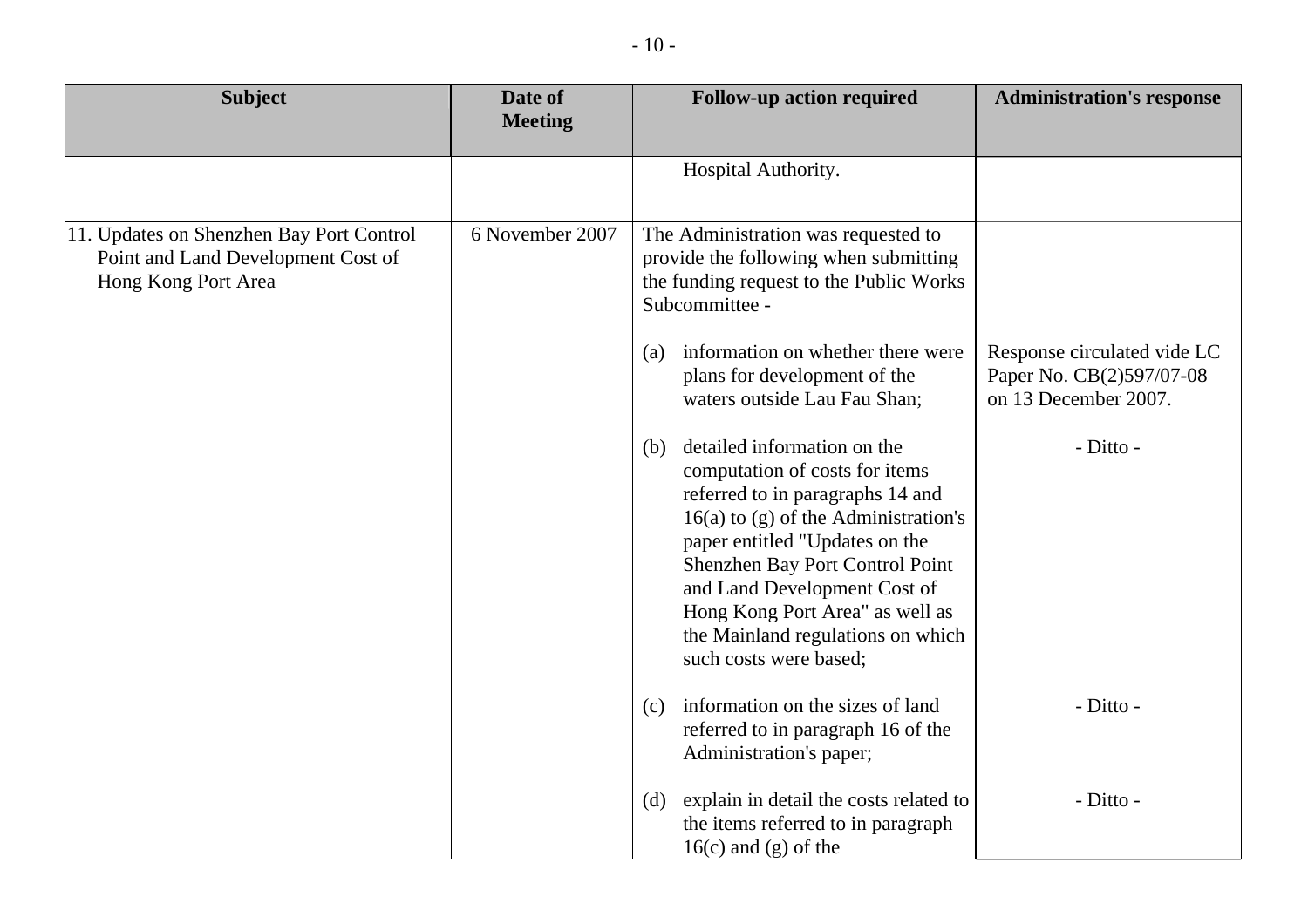| <b>Subject</b>                                                                                                                                                                                | Date of<br><b>Meeting</b> | <b>Follow-up action required</b>                                                                                                                                                                                                                                                                                                                                                                                                                                | <b>Administration's response</b>                                                             |
|-----------------------------------------------------------------------------------------------------------------------------------------------------------------------------------------------|---------------------------|-----------------------------------------------------------------------------------------------------------------------------------------------------------------------------------------------------------------------------------------------------------------------------------------------------------------------------------------------------------------------------------------------------------------------------------------------------------------|----------------------------------------------------------------------------------------------|
|                                                                                                                                                                                               |                           | Administration's paper;<br>explain in writing whether the<br>(e)<br>"Notice by the Guangdong"<br>Provincial Land and Resources<br><b>Department Regarding Matters</b><br>Relating to Launching Reform of<br>Land Acquisition System" referred<br>to in item 6 of Annex C to the<br>Administration's paper had any<br>retroactive effect; and<br>information on the total<br>(f)<br>reclamation cost and the<br>reclamation cost borne by the<br>Hong Kong side. | Response circulated vide LC<br>Paper No. CB(2)597/07-08<br>on 13 December 2007.<br>- Ditto - |
| 12. Results of study of matters raised in the<br>Annual Report 2006 to the Chief<br>Executive by the Commissioner on<br>Interception of Communications and<br>Surveillance (the Commissioner) | 6 November 2007           | The Administration was requested<br>(a)<br>to provide -<br>(i) a paper setting out the response<br>to all the issues raised in<br>Chapter 13 of the 2006 Annual<br>Report of the Commissioner;<br>and                                                                                                                                                                                                                                                           | Response in LC Paper No.<br>$CB(2)462/07-08(01)$ issued<br>on 30 November 2007.              |
|                                                                                                                                                                                               |                           | (ii) the Commissioner's views on<br>whether panel judges had the<br>right to seek the court's judicial<br>interpretation when there were                                                                                                                                                                                                                                                                                                                        | - Ditto -                                                                                    |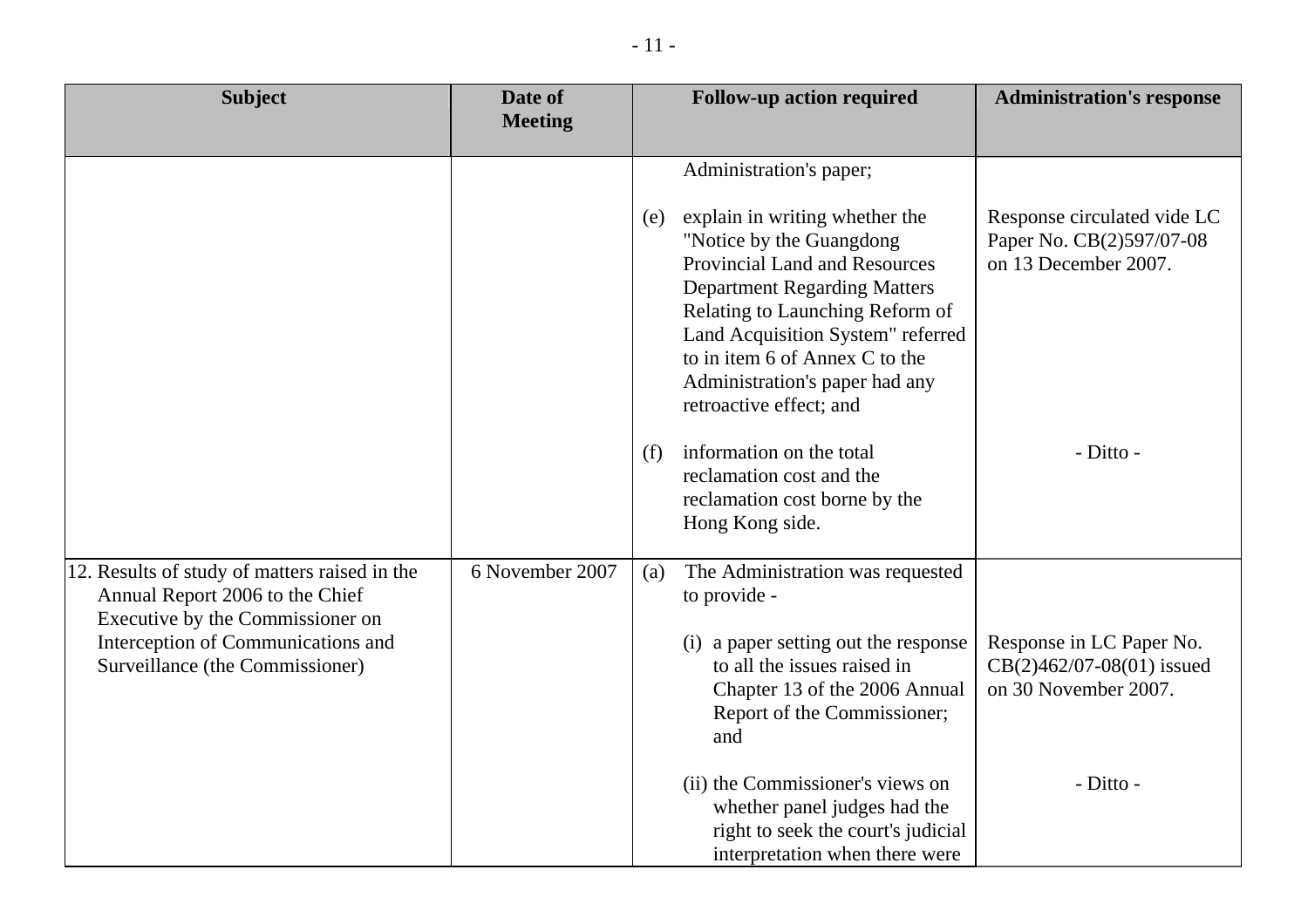| <b>Subject</b> | Date of         | <b>Follow-up action required</b>                                                                                                                                                                                                                                               | <b>Administration's response</b> |
|----------------|-----------------|--------------------------------------------------------------------------------------------------------------------------------------------------------------------------------------------------------------------------------------------------------------------------------|----------------------------------|
|                | <b>Meeting</b>  |                                                                                                                                                                                                                                                                                |                                  |
|                |                 | differences in the interpretation<br>of a provision in legislation<br>between panel judges and law<br>enforcement agencies.                                                                                                                                                    |                                  |
|                | 6 December 2007 | The Administration was requested<br>(b)<br>to provide -                                                                                                                                                                                                                        |                                  |
|                |                 | (i) to explain the factors, if any,<br>giving rise to the change in the<br>number of applications for<br>interception of<br>communications and covert<br>surveillance after the<br>Interception of<br>Communications and<br>Surveillance Ordinance has<br>come into operation; | Response awaited.                |
|                |                 | to explain how the work of<br>(ii)<br>communications service<br>providers is regulated; and                                                                                                                                                                                    | - Ditto -                        |
|                |                 | (iii) to advise whether there had<br>been any interception of<br>communications conducted<br>without the involvement of<br>communications service<br>providers, and, if so, the<br>number of such cases.                                                                       | - Ditto -                        |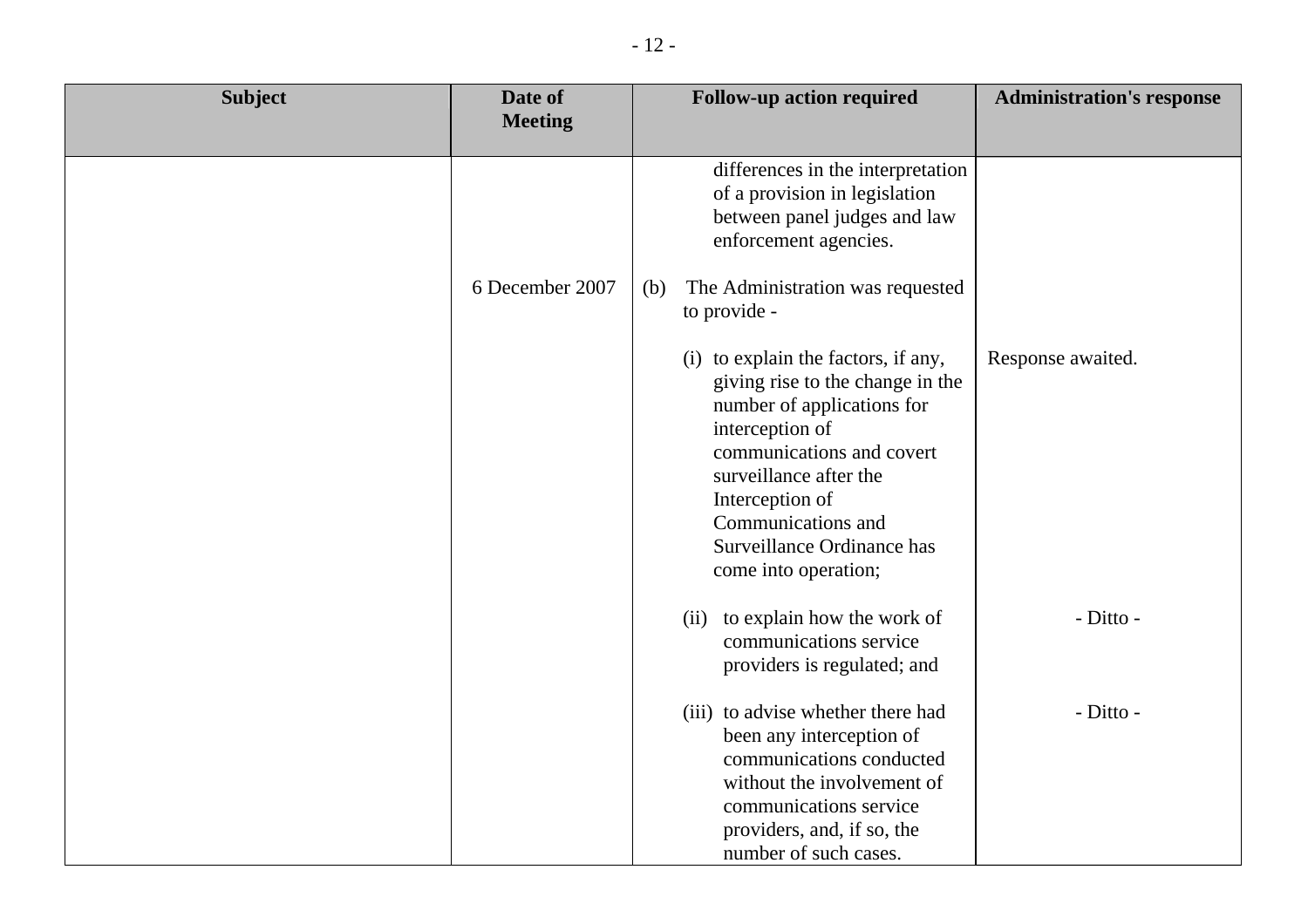| Date of<br><b>Meeting</b> | <b>Follow-up action required</b>                                                                                                                                                                                                                     | <b>Administration's response</b>                 |
|---------------------------|------------------------------------------------------------------------------------------------------------------------------------------------------------------------------------------------------------------------------------------------------|--------------------------------------------------|
| 4 December 2007           | The Administration was requested to<br>provide information on -<br>the details of 26 complaint cases<br>(a)                                                                                                                                          | Response circulated vide LC                      |
|                           | concerning the conduct of body<br>searches by Police officers<br>received by the Complaints<br>Against Police Office (CAPO) in<br>the past three years;                                                                                              | Paper No. CB(2)631/07-08<br>on 14 December 2007. |
|                           | (b) the alleged cases of abuse of<br>power and inappropriate handling<br>of complaints referred to by the<br>deputations;                                                                                                                            | Response awaited.                                |
|                           | (c) the number of strip searches<br>conducted by the Police in the<br>previous year;                                                                                                                                                                 | - Ditto -                                        |
|                           | (d) in connection with some 200<br>detainees who were not granted<br>bail on 5 October 2007, the<br>number of persons on whom strip<br>searches had been conducted, the<br>reasons for conducting such a<br>search and the offences involved;<br>and | - Ditto -                                        |
|                           |                                                                                                                                                                                                                                                      |                                                  |